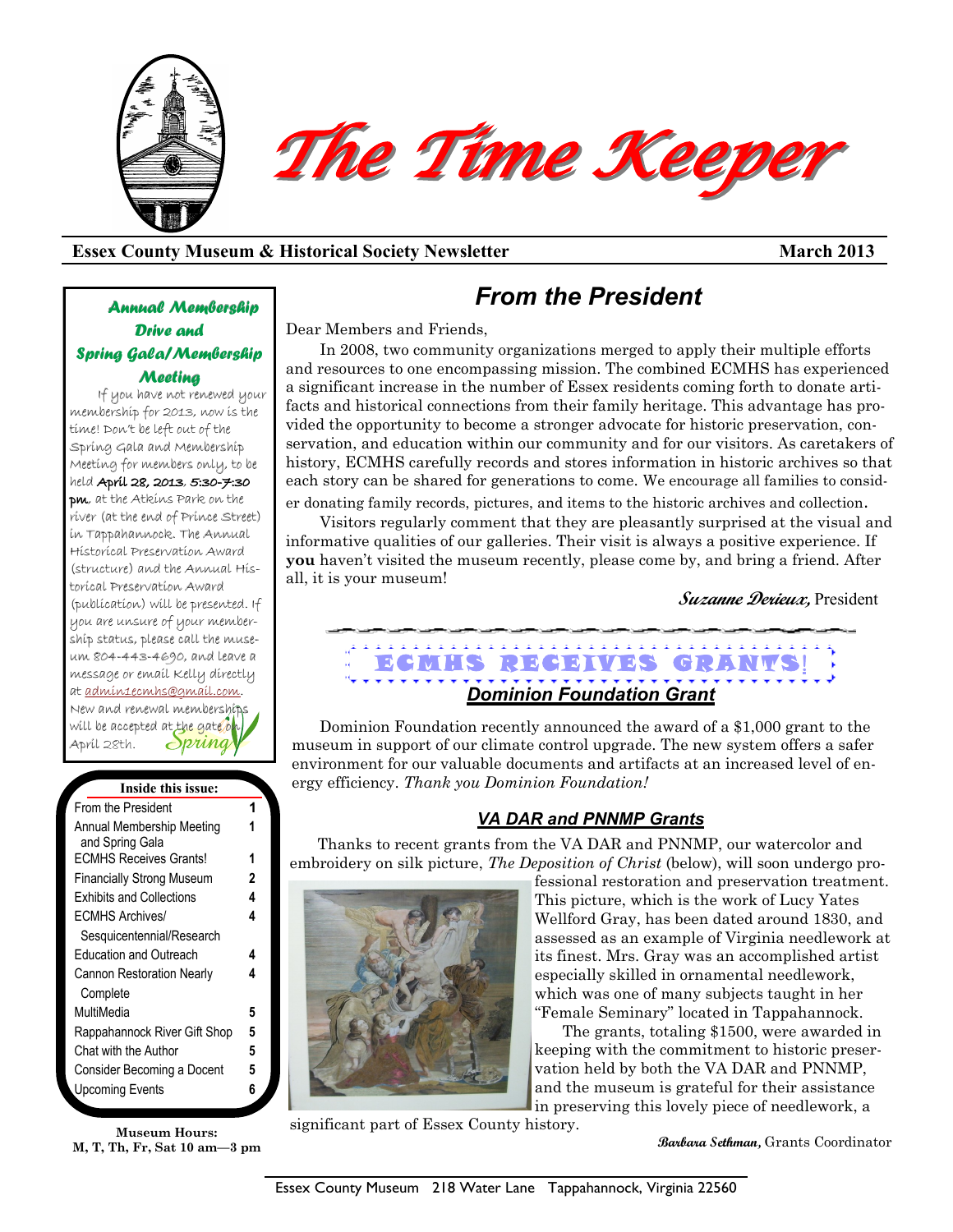# **FINANCIALLY STRONG MUSEUM**

Essex County Museum & Historical Society achieved another successful year in 2012. The most meaningful measurement of its success is its significant contribution to the community as a result of its historical research, acquisitions, preservation, education, and presentation of the rich history of Essex County for its citizens and visitors. Another meaningful measurement of its success is its continued financial health. Without financial strength, it cannot accomplish its mission.

Although building repairs and maintenance and fund raising expenses were higher than previous years, increased contributions and a highly successful Fall Gala more than offset the increased expenses. Total expenses, including maintaining the Museum's historic building, grew to \$71,000 however its total income was \$79,300. Most of the income in excess of expenses was used to pay down the building's mortgage, \$5,300, and balance was held in reserves. Major sources of income were contributions from individuals and companies and fund raiser events \$28,700, Essex County and Town of Tappahannock \$24,000, business space rentals \$22,500, gift shop income \$2,800, and grants and investment income \$1,300.

The museum's total costs are kept low due to the countless hours of time volunteered by docents, members, and board of directors. Their contributions are not measurable, but clearly most important and appreciated.

The museum's financial income comes from the community at large. Individuals and companies provide goods, services, and important funds through their memberships and contributions.

## **Memberships**

Our members are the people that keep the museum functioning. Their interest in and commitment to helping the museum achieve its mission is the key to its success. The current membership follows:

### **Individual (\$35-59)**

Ms. Agnes Andrews Ms. Jean Ball Ms. Donna Betts Mr. Walter E. Bissex Ms. Regina Blagmon Ms. Susan Boettcher Bock Mr. E. Wayne Bussell Mr. Stanley S. Clarke Martha Coates Mr. & Mrs. Rosser Cobb Mr. Francis D. Coker Mr. & Mrs. Arthur Creamer Mr. Luther Derby Ms. Suzanne P. Derieux Mrs. Jean Edwards Mr. H. DeShields Fisher

#### **Family (\$60-99)**

Mr. & Mrs. Gary Allen Mr. & Mrs. Robert P. Anderson Dr. & Mrs. Robert Armour Mr. Peter C. Bance Mr. & Mrs. McGuire Boyd Mr. David Brazell Mr. & Mrs. William T. Carreras Ms. S. Lynn Coates Mr. & Mrs. Ron DePue Mr. & Mrs. Edward Haile

### **1692 Society (\$100-150)**

Mr. & Mrs. Leigh Angel Mr. Edgar J. Bance Mr. & Mrs. Gene Beverly Mr. & Mrs. Thomas Blackwell Ms. Grace Brouillette Dr. & Mrs. Bruce Bucher

### **Tappahannock Society (\$150-250)**

Mr. & Mrs. David Allen Mr. & Mrs. John Clickener Mr. & Mrs. Shepherd Lewis

#### **Corporate (\$250-500)**

Ronald R Geiger LLC

Mr. Richard Flaherty Mr. Roy Fontane Mr. & Mrs. Gordon M. Given Mr. & Mrs. Peyton Guest Mrs. Jacqueline M. Gulley Mr. & Mrs. Christopher C. Honenberger Mr. Lloyd Huckstep Ms. Anne Jackson Mr. Joe Johnston Mrs. Nadine H. Katona Mr. & Mrs. Larry Lenz Mrs. Sue W. Loe Mr. Wes Marston Ms. Lillian H. McGuire Ms. Julia Lewis Nofsinger Mr. Gordon Page Dr. & Mrs. John R. Haile Mr. & Mrs. William Jester Mr. & Mrs. Kevin Kean

Mr. & Mrs. David F. Leonard Mr. & Mrs. William L. Lewis Mr. & Mrs. Douglas Lindsey Mr. & Mrs. John Magruder Mr. & Mrs. William A. Sadler Mr. & Mrs. Robert B. Schreiber Mr. & Mrs. Thomas G. Schroeder

Mr. & Mrs. William A. Croxton Mr. & Mrs. Ronald R. Geiger Mr. & Mrs. Frank C. Harris Mr. David Leary Marks-Bristow Funeral Home, Inc. Mr. Brian Penniston

Mr. & Mrs. Kenneth Paris Mr. & Mrs. William D. Reavis Mr. & Mrs. James B. Slaughter

#### **Essex Circle (\$500 and over)**

Mr. & Mrs. Joseph L. Ware

Ms. Lila W. Palmer Mrs. Ruby Payseure Prince William Public Library Mr. Howard W. Reisinger, Jr. Mrs. Alice Roye Ms. Betty Page Schroeder Mr. & Mrs. John O. Sheppard Mrs. Diane Sisson Mrs. Virginia Slaughter Ms. Shannon Spears Mr. H. Gwynne Tayloe, III Mrs. Margo I. Templeton Cmdr. Walter D. Tucker Ms. Louise Velletri Mr. & Mrs. Tom Wolf Ms. Lucy Emma B. York

Mr. & Mrs. Philip Stinchcomb Mr. & Mrs. Carrington Taylor Mr. & Mrs. Knox Tull Mr. & Mrs. Steve G. Walters Mr. & Mrs. H. Neil Ware Mr. & Mrs. Tim Ware Dr. & Mrs. Lewis B. Wilkins Mr. & Mrs. Michael Wind Mr. & Mrs. Joseph Wolfinger

Mr. & Mrs. John Rennolds, Jr. Mr. & Mrs. Phillip Sasser, Jr. Mrs. Priscilla Vaughan Mrs. Jane G. Watkins Mr. & Mrs. Hill B. Wellford Mr. & Mrs. Steve Wyatt

Judge & Mrs. Joseph E. Spruill, Jr. Lt. Gen. & Mrs. C. Norman Wood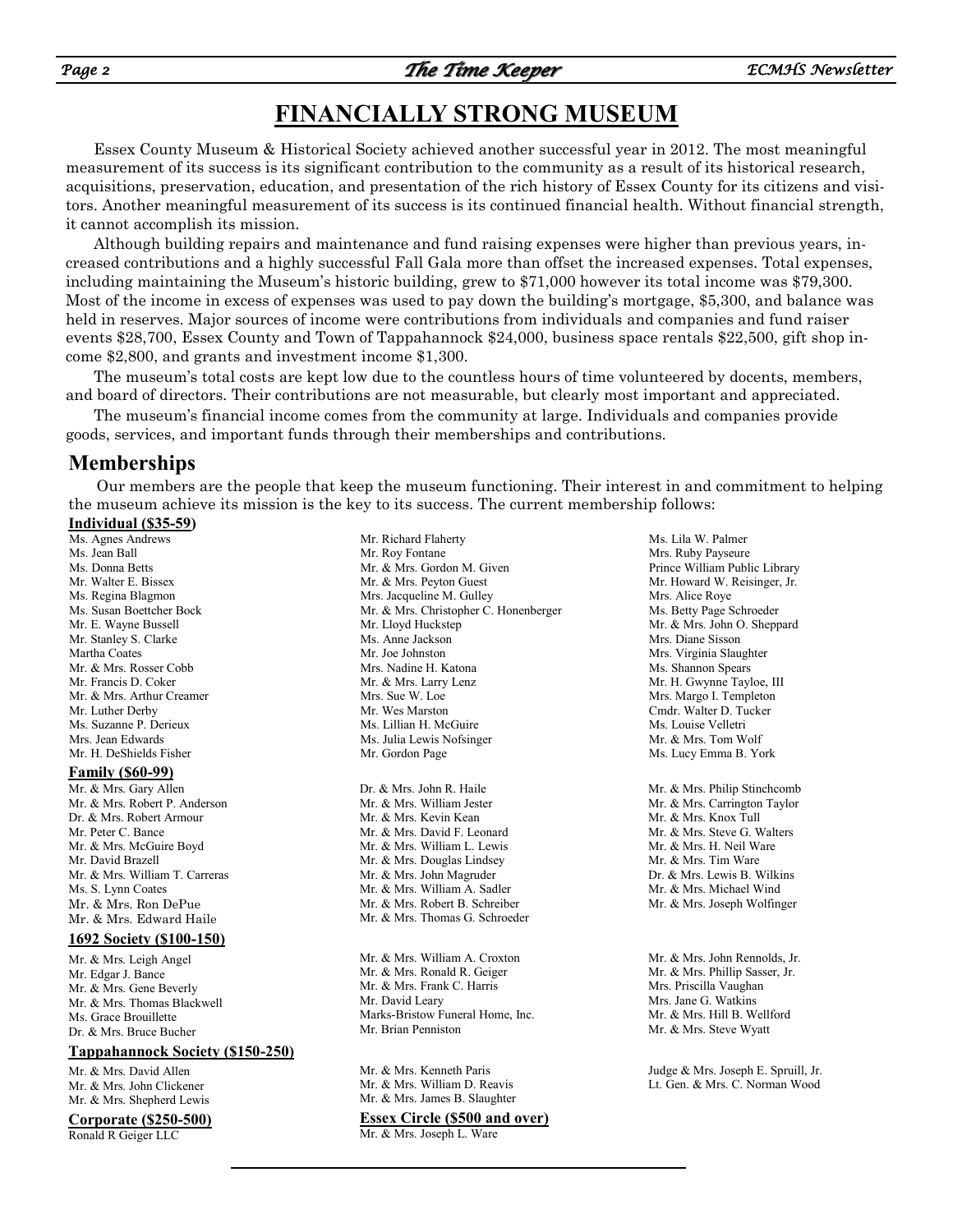## *ECMHS Newsletter The Time Keeper Page 3*

## **Annual Fund Contributions**

In addition to membership fees, additional funding is necessary to keep the museum operating. Contributions from the following individuals and companies were received throughout 2012. The mid-year Annual Fund Campaign attracted most of the contributions.

> Mr. H. DeShields Fisher Mr. Richard Flaherty Mrs. Roberta Garnett

> Mr. & Mrs. Michael Lee

Ms. Julia Lewis Nofsinger Ms. Susie E. Shelton

Mr. & Mrs. Thomas Madren

Mr. & Mrs. David League Marks-Bristow Funeral Home, Inc. Mr. & Mrs. Charles G. McDaniel Mr. & Mrs. Donald Moore Mr. & Mrs. Kenneth Paris Rappahannock Electric Cooperative Dr. & Mrs. William Ryan

Mr. & Mrs. William Lowery, III Mr. & Mrs. John Magruder Mr. & Mrs. James B. Slaughter

Rappahannock Electric Cooperative

Ms. Louise Velletri

Carl D. Silver Trust Mrs. Priscilla Vaughan

Mr. Joe Johnston Mr. & Mrs. Kevin Kean Mr. & Mrs. John Lawler

Alsonso McNeill Mrs. Ruby Payseure

LexisNexis

#### **Friends of the Museum (\$25 to \$50)**

Mr. & Mrs. Gary Allen Mrs. S.B. Baird Mrs. Nancy T. Ball Mr. David Brazell Mr. & Mrs. William T. Carreras Mr. Stanley S. Clarke Country Friends Cynthia C. Coy Mr. & Mrs. Richard H. Davis

#### **Advocates of the Museum (\$50-\$100)**

Mr. Edgar J. Bance Mr. & Mrs. Steve Dawkins Mr. Luther Derby Mrs. Jean Edwards Mrs. Roberta Garnett Mr. & Mrs. Johnny Gatewood Mrs. Sharon R. Hardy

#### **Sponsors of the Museum (\$100-\$200)**

Mr. & Mrs. Leigh Angel Mr. & Mrs. James Ashworth Mr. Peter C. Bance Mr. & Mrs. Benjamin Ellis Mrs. Roberta Garnett Dr. & Mrs. Robert N. Holt Mr. George Jennings

#### **Historians for the Museum (\$200-\$500)**

Mr. & Mrs. Gordon Harrower Mr. & Mrs. Emerson Hughes In honor of Frances Garrett Mr. David Leary

#### **Founders for the Museum (\$500 or more)**

Ms. Suzanne P. Derieux Mr. & Mrs. Gordon Fletcher Mr. & Mrs. Ronald R. Geiger

## **Government Funding**

Each year the Town of Tappahannock and Essex County recognize the important contribution the museum offers their citizens and visitors and provide major funding for the museum's operations. Their 2012 funding totaled \$24,000.

### **Save the Cannon**

In past years special fund raising campaigns have occurred to purchase the museum's building, expand exhibit space, and acquire historically significant artifacts. During 2012, the museum accepted the responsibility for restoration and exhibition of the County's Civil War cannon. The restoration is well underway and is expected to be ready for its rededication this summer. We have reached 100% of our \$6,000 goal for the estimated cost of restoration as of this publication date.

### **Friends of the Cannon**

Mr. & Mrs. Leigh Angel Anonymous Donations Mr. & Mrs. W. Keith Cooke Mrs. James W. Cox Ms. Connie F. Danluck Mr. William "Binkey" Durham Mr. & Mrs. James D. Edmunds Mrs. Jean Edwards Mr. Roy Fontane Mr. & Mrs. Ronald R. Geiger Dr. & Mrs. Charles P. Gilchrist, III Mr. & Mrs. Ronnie Gill

Mr. & Mrs. Andrew Hammond Ms. Patricia G. Harper Mr. & Mrs. Frank C. Harris Mr. & Mrs. Gordon Harrower Mr. David Henderson Mr. & Mrs. Emerson Hughes Ms. Marcia Jenkins Mr. Joe Johnston Mrs. Trudy Koch Mr. & Mrs. William Lowery, III Ms. Linda Lumpkin Mr. & Mrs. Donald Moore

Dr. & Mrs. Thomas Neuman Mr. & Mrs. Kenneth Paris Mr. Brian Penniston Mr. Michael Rawlings Mr. & Mrs. Edwin E. Smith, Jr. Mr. & Mrs. I.C. Smith Ms. Betty S. Tancredi Tappahannock Rotary Club Mr. & Mrs. Herbert White Lt. Gen. & Mrs. C. Norman Wood Mr. & Mrs. Steve Wyatt

**Ron Geiger,** Treasurer

Mr. & Mrs. James C. Terry, Jr. Mr. & Mrs. Jack E. Tribett

Virginia W. Shelor Mr. & Mrs. David Vaughan

Mr. & Mrs. Roger Sethmann Mr. Fairfax Settle Ms. Mary Ann Smith Mr. & Mrs. Joseph L. Ware Lt. Gen. & Mrs. C. Norman Wood

Mr. & Mrs. Tim Ware Women's Club of Essex County

Mr. & Mrs. W.H. Wellford

Mr. & Mrs. George Elliott Mrs. Margaret T. Haynes-Scroggins Mr. & Mrs. Gary Mosman Mrs. Diane Sisson Ms. Shannon Spears Mrs. Dixie L. Townsend Byrd Waring

Mrs. Dee M. Wilson Mr. & Mrs. Tom Wolf

O. Bryan Taliaferro Mr. & Mrs. William Ware Wayne W. Wray Mr. Gary Youngling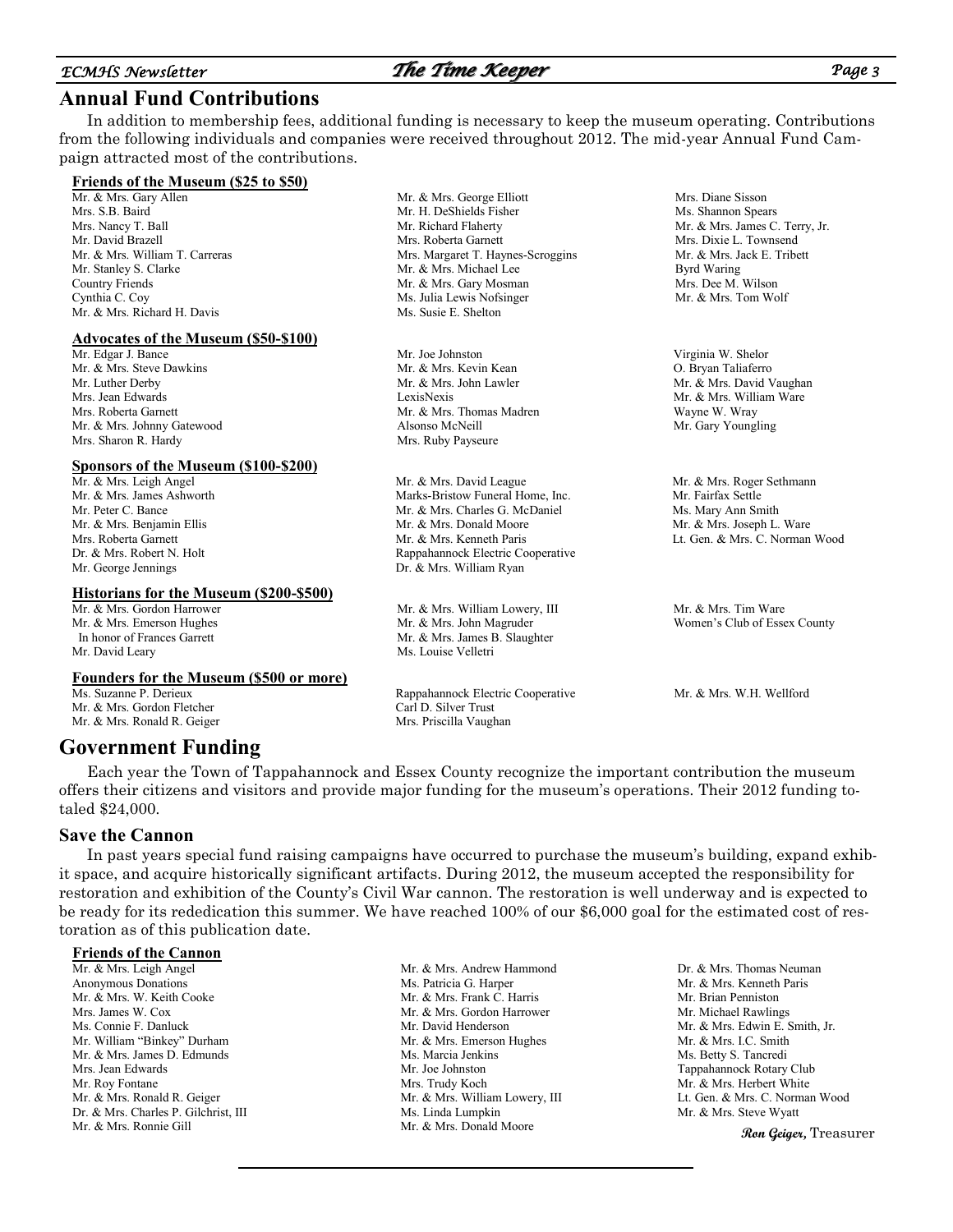# *Exhibits and Collections Education and Outreach*

In February our exhibit in honor of Black History Month featured First Baptist Church in Tappahannock. I was surprised to learn that this congregation built the first Baptist church building in Tappahannock, in 1874, then located on Virginia Street. The subsequent sanctuary on Marsh Street is now well over a century old and still thriving. The early black churches also played a vital role in supporting secondary education for blacks since the state of Virginia provided funding only for the elementary grades until the 1930s.

The museum has acquired a colorful collection of nineteen hand-carved duck decoys by John Krom of Laneview. They illustrate pairs of many of the game birds found on the Rappahannock.

We are looking forward to the arrival of the newly restored Essex County Civil War commemorative cannon that will be displayed in the Essex Gallery starting this spring. Our Civil War Sesquicentennial exhibit has been updated to reflect the events of 1863. In April of that year, Essex's infantrymen of the 55th Virginia figured prominently in securing a stunning victory at the Battle of Chancellorsville in nearby Spotsylvania County.

**David Jett,** Curator

# *ECMHS Archives/Sesquicentennial/ Research*

To celebrate Spring and spur your interests, the archives department is preparing new collection groups on Essex County. Local families are spotlighted in our newest accessions being catalogued. These include the Dawkins Papers, Haile Papers, and Stockton Papers all of which give us a glimpse of Essex past. We also have a cache of old Tappahannock newspapers which is in the process of being preserved and then digitized for ease of research.

The Sesquicentennial Remembrance continues with the 2013 lecture series being held at William & Mary College on April 20, 2013. Space is still available, so we encourage you to attend. For more information, go to http:// www.virginiacivilwar.org. If you are unable to attend, proceedings from the highly-acclaimed Signa-ture Conference series are available in both print and DVD, along with the Emmy-nominated "Virginia in the Civil War: A Sesquicentennial Remembrance."

Remember, the archives are here for you to utilize as a window into 'Old Essex County' and our populace.

> **Anne Jackson,** Archivist [research@ecmhs.org](mailto:research@ecmhs.org)

# *Cannon Restoration Nearly Complete*

The museum's cannon restoration project is nearing completion. Its wheels and carriage were completely replaced by restoration craftsmen in Essex County and Pennsylvania.

Old paint from its original 816 pound iron barrel was removed prior to mounting it on its restored carriage. The removal of old paint uncovered markings on the barrel which show the barrel was made at the Allegheny Arsenal near Pittsburgh in 1864.

*(cont. next column)*

As part of our outreach partnership with other Northern Neck museums, ECMHS presented a program at Aylett Country Day school on Tuesday, March 26, 2013, for grades 3 -8, on the following topics: Archaeology, 18c herbs, the American Indian, Slavery and Music, Oystering, and John Smith's journey. The presentation included interactive activities, always popular with the children, that provide the opportunity to learn and experience a hands-on connection to the past.

We are also planning another river excursion for teachers, grades 4-8, from Tappahannock, including Aylett and Richmond County, for the end of June. The focus will be on the southern portion of the river and will again explore the importance of the river, wharves, and the Steamship era. We hope this activity can be made available to the general public as a fund raising event for the museum. In October, we will again participate in Richmond County's Elementary School open house where we explain what we have available, from education to exhibits etc., to encourage interest in and emphasize the importance of our history. Another school will be scheduled for our outreach program in early November.

ECMHS couldn't meet its educational obligations without the efforts of our volunteers who willingly donate their time and skills. Thanks to: Betty Jo Butler, Billy Croxton, Suzanne Derieux, Cupper Dickinson, Ron Geiger, Anita Harrower, Lloyd Huckstep, Lorraine Jester, Diane Kean, Richard Moncure, Howard Reisinger, Liz Russell, Jane Schrieber, Diane Sisson, and Priscilla Vaughan. Thanks to David Jett for providing information and Peyton Guest for making items for the Archaeology lesson, also to St. Margaret's, Parker's Marina, for use of their facilities and to Peter and Ted Bance for allowing us to use Saunders Wharf. And a very big thank you to the nine museums that have consistently participated in the "History on the Go" outreach endeavor; Belle Isle State Park, GW Birthplace, Historic Christ Church, Mary Ball Washington Museum, Menokin Foundation, Morratico Waterfront Museum, Reedville Fishermen's Museum, Richmond County Museum, and Westmoreland County Museum. As of the end of 2012, we have provided educational activities to 5,840 students and adults!

**Joan Moore,** Director

*(cont.)*

The restored cannon will be rededicated at a ceremony this summer at the Essex County Museum and Historical Society where the cannon will be on display.

Over 90% of the costs of restoration have been contributed by more than 30 local and distant people and organizations.



Tappahannock Carriage's workers, Randy Silvers and co-worker, sanding one of the cannon's wheels.

 **Joe Johnston,** Project Chair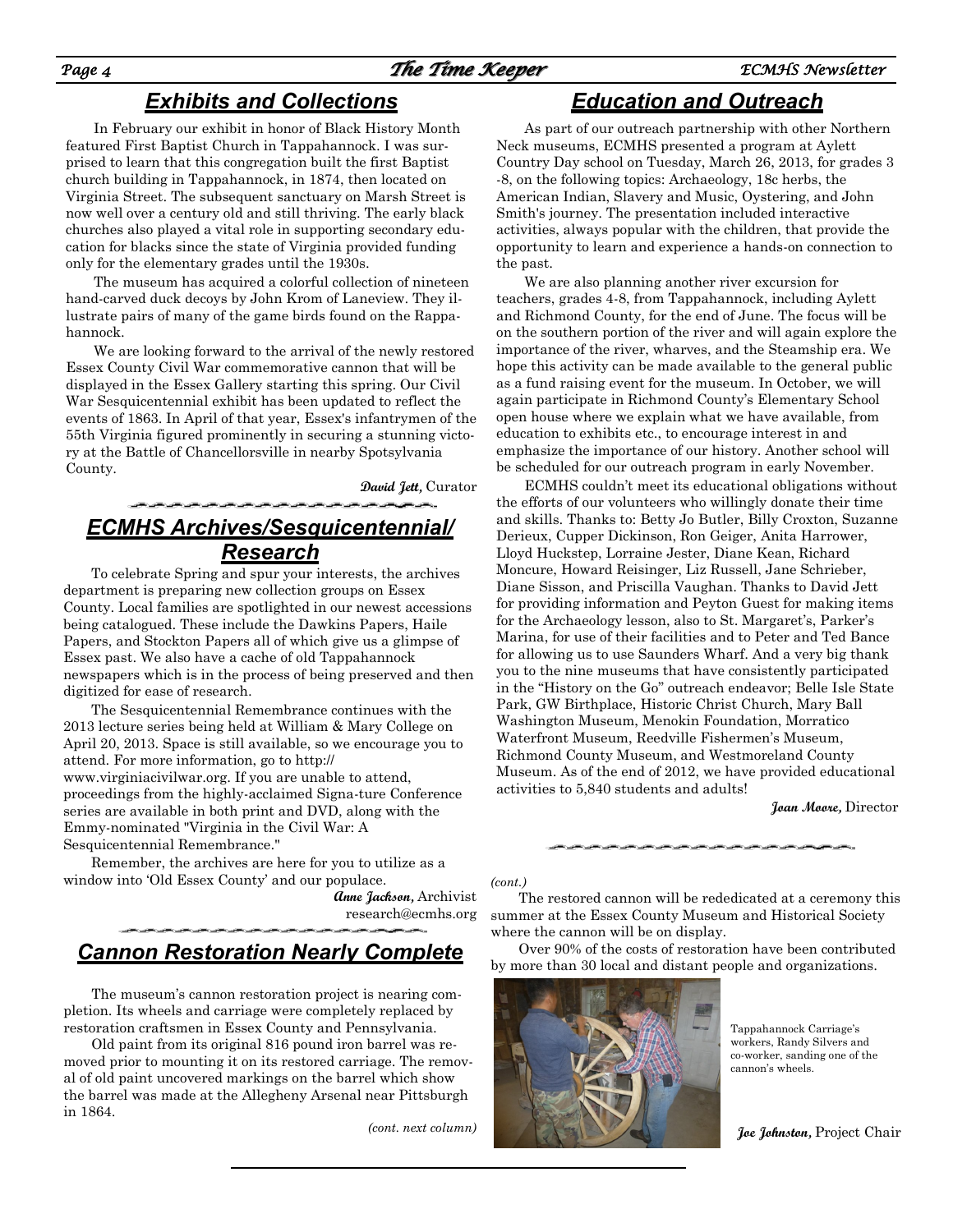## *ECMHS Newsletter The Time Keeper Page 5*

# *MultiMedia*

The MultiMedia Committee made considerable progress in 2012 toward making ECMHS a state-of-the-art community resource. Multi-Media took a big step forward with the purchase of a new high definition, flat panel TV, which now displays a continuously running slideshow developed to accompany the new War of 1812 exhibit. The Committee also added still photographs and video of the Museum-sponsored Tea to the museum's web site, as well as photos of the Fall Gala at Wheatland. We have been gratified and encouraged to hear that visitors are very complimentary and have reacted very positively to these efforts.

The Committee is currently involved in two new projects. First, a video with Anita Harrower as narrator, has been made to augment the War of 1812 slideshow, focusing specifically on the War of 1812 in Essex County. And second, in the near future, we plan to purchase equipment to establish a Museum Theater. Beginning with an orientation slideshow for new visitors, we anticipate developing a library of slideshows and videos to "tell the story" of Essex County history. We are also exploring the best way to make the extensive collection of Baird Papers accessible to the public via computer database and/or the Museum web site. Documenting the canon restoration process through both still photos and video also promises to be an interesting addition to our treasure chest of history. And, the ongoing Oral Histories project will continue with video documentation of new interviews.

**Howard Reisinger,** Coordinator

# *Rappahannock River Gift Shop*

Have you visited the gift shop recently? If you haven't, after reading this article you will!! The **Rappahannock River Gift Shop** has a new name, new look, and new items. While maintaining our Salisbury Pewter standard items there are several new additions; a 3-ounce Jigger, a 3-inch crab and a different style crab pin. And, did you know that gift items purchased several years ago have a tremendous price advantage over current additions to inventory? Over the years item costs have increased as much as 33%, but there are great bargains on several sets of salt and pepper shakers, cheese and old bay seasoning shakers, and crab eating tools still available at the old prices. Plus, you have an extra discount advantage as Members (10%); Docents (20%)! Other new items include Authentic Models sailboats, bosoms' whistlers, 30-minute hour glasses and weather instruments. New books include *"Carolina County Estates, Historic Sites"* by Herb Collins, and the return of the *"Caponka Caper"* by Carroll Garnett. *(cont. 2nd column)*

## *Rappahannock River Gift Shop (cont.)*

The gift shop is staffed by our docents on a daily basis. They have conquered the challenge of the "point-of-sale" computer transaction, represented the mission, and been the face of the museum to our many visitors. Over the years many of the first docents have moved on. We will be eternally grateful for their service and the example they set for all of us. There would be no gift shop or museum without these faithful folks.

Gift shop sales for the year 2012 were \$8,887. Special events and docent shopping days are major contributors to annual sales. For the year 2013 to date, sales through February are \$813.00. Online shopping will soon be enhanced to include eBay on a trial basis.

Out newest items remind us of the beauty of spring and the Easter season. These elegantly handcrafted baskets can become part of your daily routine. Market baskets eliminate the need for plastic, tote baskets are great for all those things

you need close at hand, the cutest door hangers, and a two pie basket for… what else...two pies! These and many others are waiting for you at the gift shop. The Member discount every day and Docent's additional discount on the third Tuesday of each month make these



baskets even more appealing. Come by and go shopping! **Priscilla Vaughan,** Manager

# *Chat with the Author*

Local author, **Bobby Watkins** of Essex County, will join us for a 'Sunday afternoon chat session' at the Rappahannock River Gift Shop on May 5th to discuss his forthcoming book. It's



an entertaining, storytelling book about his career as a special agent for the Virginia ABC Enforcement Division that promises to be funny, factual, and informative. The afternoon will begin at 2 pm, and Bobby will begin his session around 2:30 pm. A basket

weaving artisan featured on our gift shop shelves will also attend. Light refreshments will be served*.*

# *Consider Becoming an ECMHS Docent*

You can contribute so much to ECMHS and your community. If you are a long time resident, we need your expertise. If you are new to the area, there's no better way to get acquainted. Be a part of the ECMHS volunteer services:

- Work the front desk at least one morning or afternoon a month
- Assist our visitors with information about the museum, its exhibits and special projects
- Help our visitors with their purchases in the Museum Shop
- Support our board by participating in the Museum's various projects

The hours are short and the rewards are great. You will learn more about the rich history of Essex County and surrounding area. You will be a part of a progressive effort that not only seeks to preserve our history, but to enhance our future through exciting programs that benefit not only visitors, teachers and students, but the entire community. And, you will receive an extra discount on your own gift shop purchases once a month. We provide the training and the opportunity; you provide the time and talent. Contact the ECMHS Docent Coordinator, Docents@ecmhs.org. **Barbara Sethmann,** Coordinator